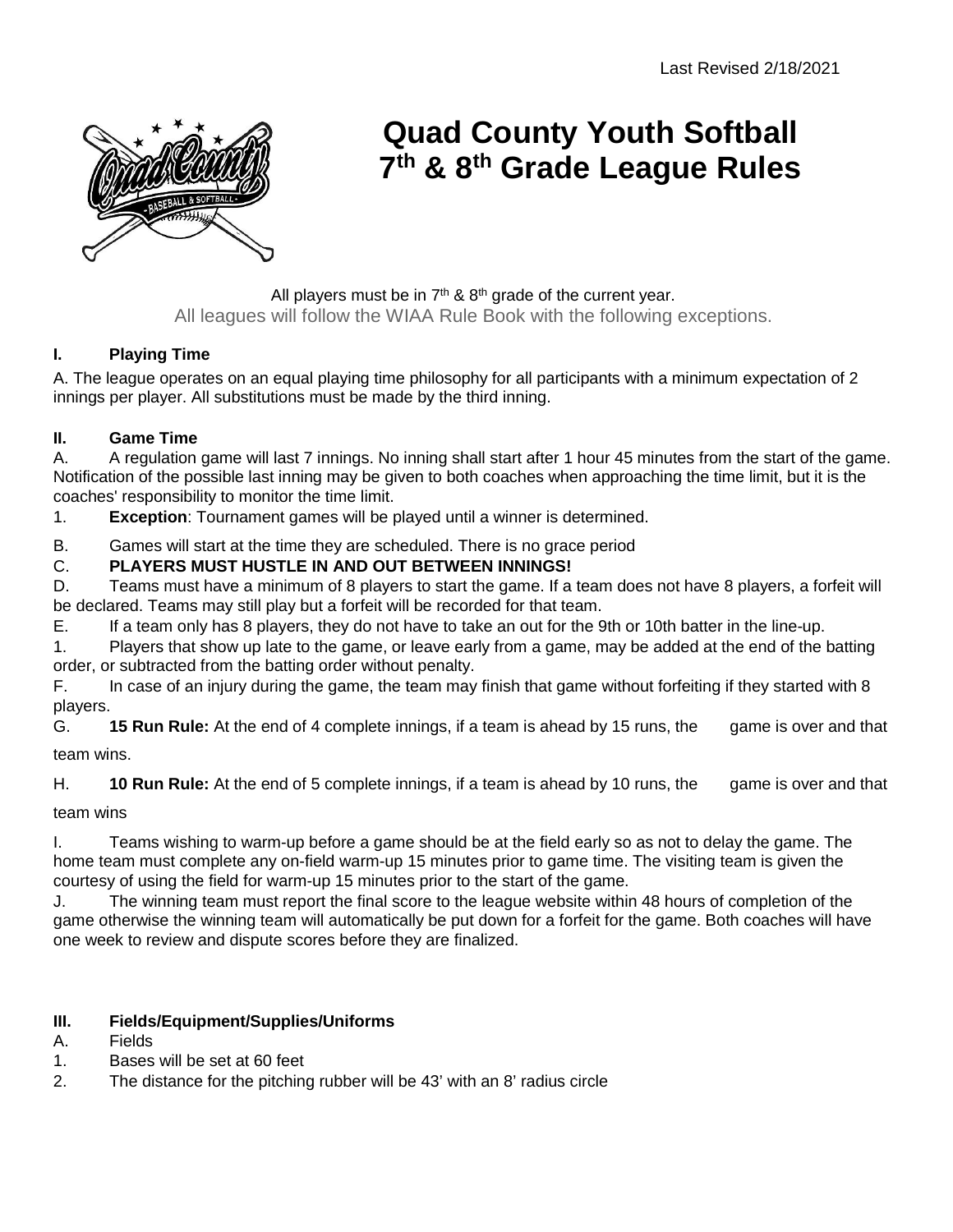- 3. Field conditions must meet the approval of the umpires and both coaches prior to the start of the game
- B. Equipment/supplies
- 1. The home team must supply two regulation 12" softballs for the game

2. Both teams must keep a legible scorebook for review by the umpire or the opposing coach at any time during the game

- 3. All helmets must comply with the National High School Guidelines, requiring face guards
- 4. For safety purposes, all batters and base runners must wear a batting helmet
- 5. Players coaching the bases must wear a helmet
- 6. All bats must be approved by ASA
- 7. When on defense, the 1st Baseman, 3rd Baseman, and the Pitcher are required to wear a protective facemask. It is recommended, but not required

that all position players wear a protective facemask

- C. Uniforms
- 1. Players are not allowed to wear jewelry
- 2. Metal spikes are not allowed
- 3. All teams must have numbered uniforms

# **IV. Batting**

Bunting is allowed.

B. Slashing is allowed

C. Teams must bat all players on the roster and have free substitution defensively. In the case of injury, the injured player's spot can be skipped without an out being recorded

D. A player who throws her bat will get one warning. If it happens again, she will be called out

E. On a dropped 3rd strike, the batter can advance to 1st, provided that the base is unoccupied with less than 2 outs.

1. If there are two outs, the batter can advance even if 1st base is occupied.

F. Batters are no longer required to make an effort to avoid being struck by a pitch to be awarded first base. If in the opinion of the umpire, the batter made an effort to move into the path of a pitch, then a ball may be called, and no base awarded.

G. All batters shall be required to warm-up in designated on deck circles or behind the batter, whichever is safest. The batter shall utilize the safest available circle.

## **V. Base Running**

A. A courtesy runner must be used for a catcher when there are 2 outs. The courtesy runner should be the player that made the last out in the inning.

B. When there is a play at any base, the runner must either slide or avoid contact by stepping around the defensive player.

1. It is not mandatory that the base runner must slide

2. Runner will be called out if in the opinion of the umpire, the runner intentionally collides with the defensive player.

- 3. Headfirst sliding is not allowed
- a) Violation of the headfirst slide rule will result in the umpire issuing a warning to both teams.

b) Any subsequent violations by either team will result in the base runner being called out.

## **Base Running Cont.**

c) Base runners are allowed to dive headfirst back to a base they have reached or already occupied. C. The Infield Fly Rule will be in effect.

- D. The ball is considered live on throws back to the pitcher.
- E. Base runners may lead off as soon as the ball leaves the pitcher's hand.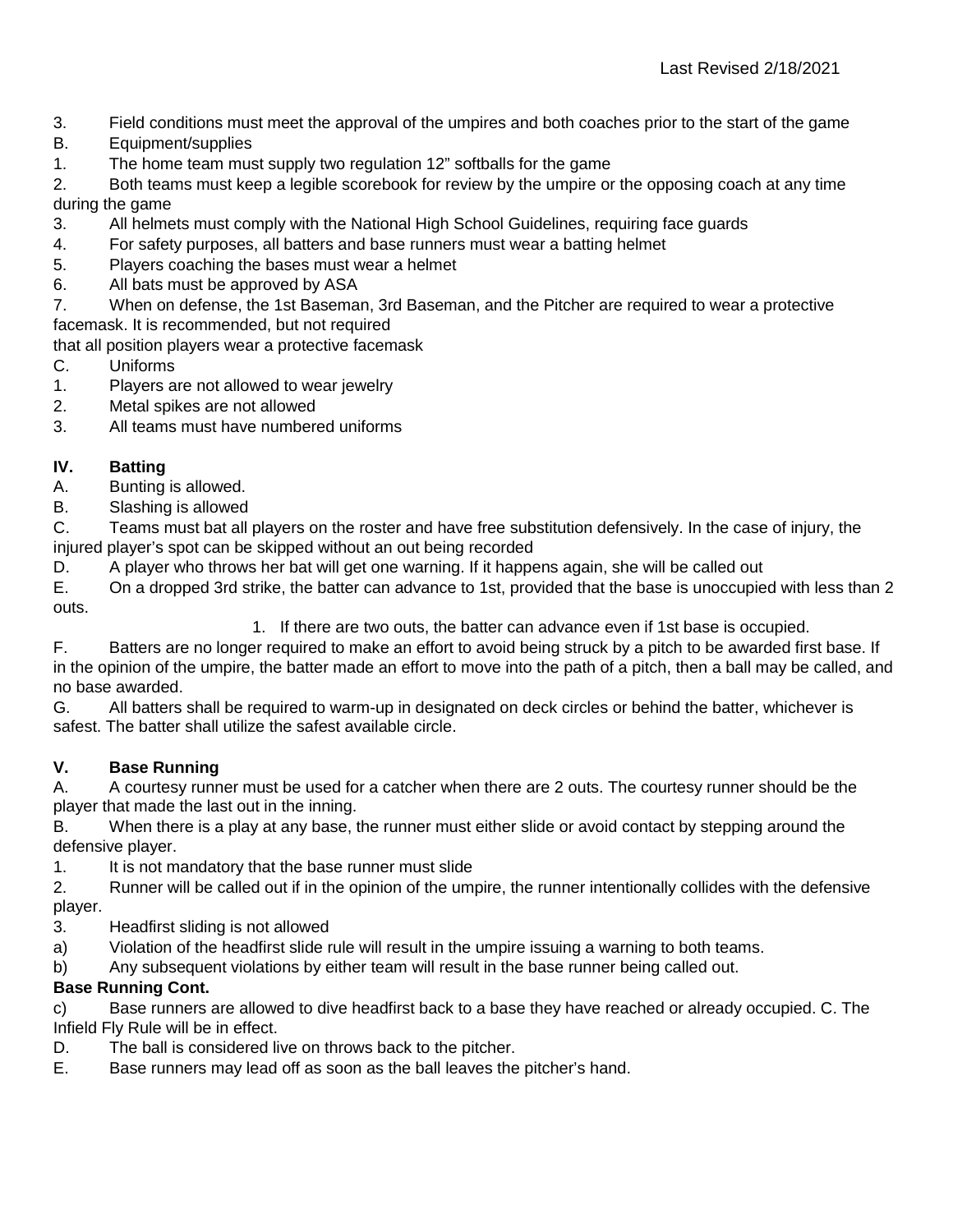## **VI. Coaches**

A. Coaches are in charge of scorekeeping.

B. The league will keep rules posted on a website and each community is responsible to promote parental knowledge of league rules.

C. A coaching staff will be limited to no more than 3 coaches with an additional scorekeeper. Only team members and coaches are allowed in the dugout or on the field during a game.

#### **VII. Sportsmanship**

A. Unsportsmanlike conduct by players, spectators or coaches will not be tolerated

1. Repeated occurrences will result in the ejections of the player, spectator and/or coach involved in the disturbance

B. Players ejected from a game will also have to sit out the very next game as a disciplinary measure.

C. Parents are not allowed on the field unless a coach has requested their assistance.

D. Fans are not allowed to sit directly behind home plate.

E. No swearing or profane language will be tolerated. This will lead to immediate ejection from the game.

F. No throwing of bats, helmets or other equipment in anger. This will lead to immediate ejection from the game.

G. There will be no badgering of a player, umpire or coach! Poor sportsmanship by players, coaches, family members or spectators will lead to ejection from the park and from future games, as well as possible forfeiture of the game.

H. There will be no smoking or chewing tobacco on the playing field, bench, or bench area. Offenders will be removed from the game or bench area. Some communities may not allow tobacco products at their fields and/or facilities. Local ordinances and rules above league rules must be followed.

I. Alcoholic consumption of any kind at a game field will be cause for forfeiture of the game. No Exceptions!

J. THERE WILL BE ZERO TOLERANCE FOR BAD BEHAVIOR!

## **VIII. Pitching**

A. Any player warming up a pitcher must wear a catcher's mask.

B. At the umpire's discretion, warm-up pitches between innings will be limited to 5.

C. Relief pitchers are entitled to 8 warm-up pitches.

D. Pitchers may pitch a total of 12 consecutive outs per game. A pitcher cannot re-enter the game as a pitcher once they have been removed. (See exception under Injury)

E. Prior to starting the delivery of the pitch, the pitcher must take a position with the pivot foot on, or partially on the surface of the pitching rubber, and the non-pivot foot in contact with or behind the pitching rubber. Both feet must be on the ground within, or partially within the width of the pitching rubber. Once the pitcher is set, the nonpivot foot can step backward, rock backward or move forward, provided the non-pivot foot remains within, or partially within the width of the pitching rubber. The pivot foot must maintain contact with the pitching rubber during the entire

process of the pitching motion. An illegal pitch will be called if in the judgement of the umpire, the pitcher's non-pivot foot lands outside of the width of the pitching rubber, either during a step backward, or on the step forward as the pitch is delivered.

F. The pitcher's pivot foot must remain on the rubber until the pitching motion has begun and must remain in contact with the ground until the ball has been released from her hand. No crow hopping.

G. The pitch must be underhand. You may use the windmill or whip technique.

## **IX. Defensive Positioning**

- A. There will be nine (9) players on the field at a time, including three (3) outfielders.
- B. There must be 3 outfielders at all times, unless the team has less than 9 players available to play.
- C. Roving fielders will not be allowed.